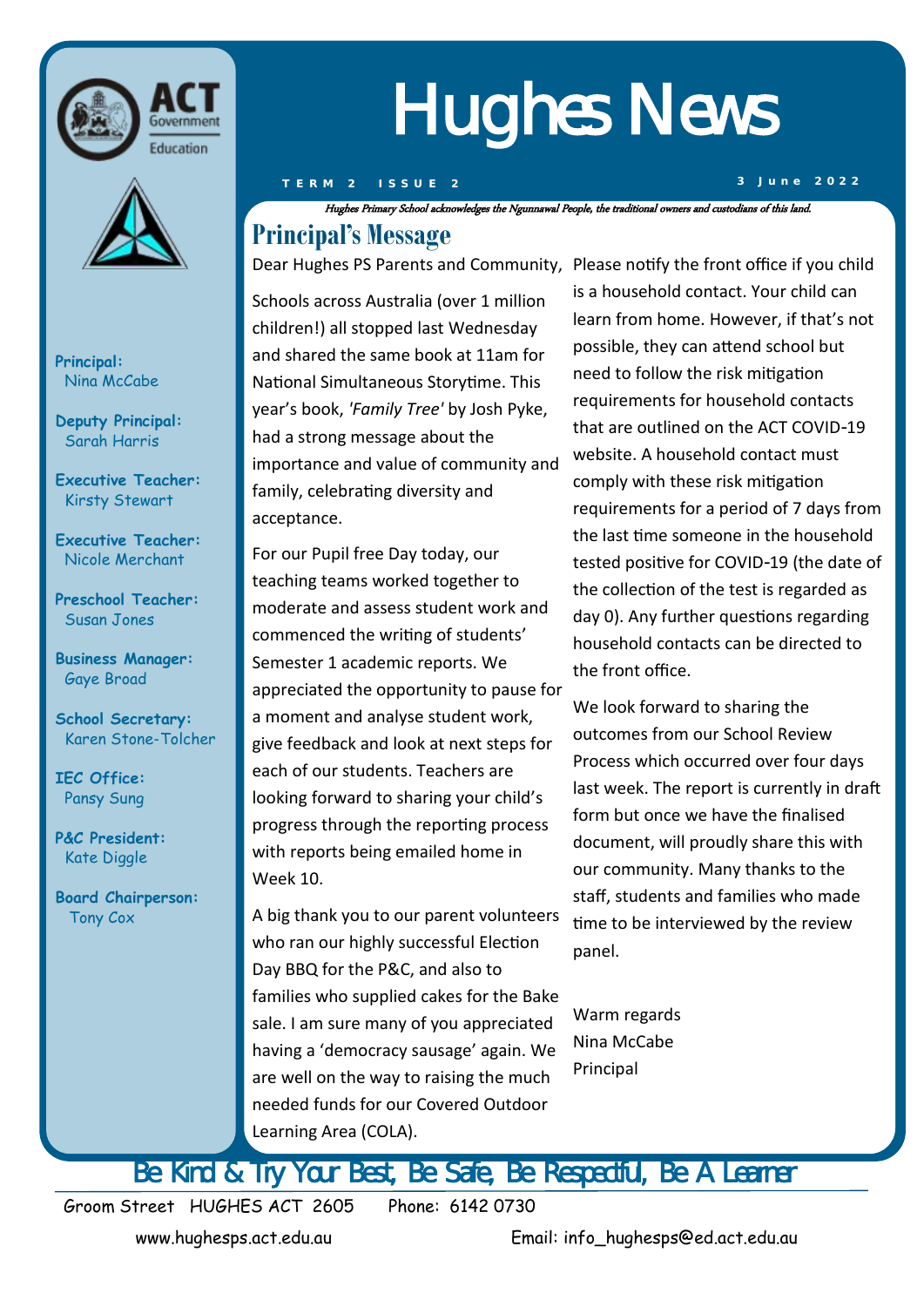

#### **Christian Education In Schools**

Christian Education is available as a curriculum option at your child's school because parents have requested it. This is based on provisions in the Education Act 2004. The Christian Education In Schools (CEIS) project provides a coordinated service to fulfil such requests. This service includes four modern and interactive sessions each year (one per term and varied each year), prepared professionally and delivered by trained and endorsed volunteers. The one-hour sessions are designed for groups of students to discuss and explore the topics outlined in the image.

Parent permission is essential for children to participate in CEIS. Please use the section below if you would like to request this for your child or you can request online: https://www.ceis.org.au/connect/parents/ Requests remain in effect while your child is at their school, but can be changed by contacting the front office. Each CEIS session will be advertised in the school newsletter. For further information please contact your school or visit www.ceis.org.au

**Christian Education in Schools** 

Each school year the ACT Churches' Council presents the values and beliefs of Christianity in 4 modern, interactive and engaging sessions!



Kind regards, Karen Baron **CEIS Coordinator** 

 $\times$  .

| CHILD:                                                                                                                                                                                                                         | Class: Class                                                                                                                                                                                                                   |      |
|--------------------------------------------------------------------------------------------------------------------------------------------------------------------------------------------------------------------------------|--------------------------------------------------------------------------------------------------------------------------------------------------------------------------------------------------------------------------------|------|
| CHILD:                                                                                                                                                                                                                         | Class: Class and Class of the Class of the Class of the Class of the Class of the Class of the Class of the Class of the Class of the Class of the Class of the Class of the Class of the Class of the Class of the Class of t |      |
| <b>PERSONAL STORY</b><br>CHILD:<br><u> Andreas Andreas (1989)</u>                                                                                                                                                              | Class: Class Class                                                                                                                                                                                                             |      |
| Parent/Carer signature experience and the contract of the contract of the contract of the contract of the contract of the contract of the contract of the contract of the contract of the contract of the contract of the cont |                                                                                                                                                                                                                                | Date |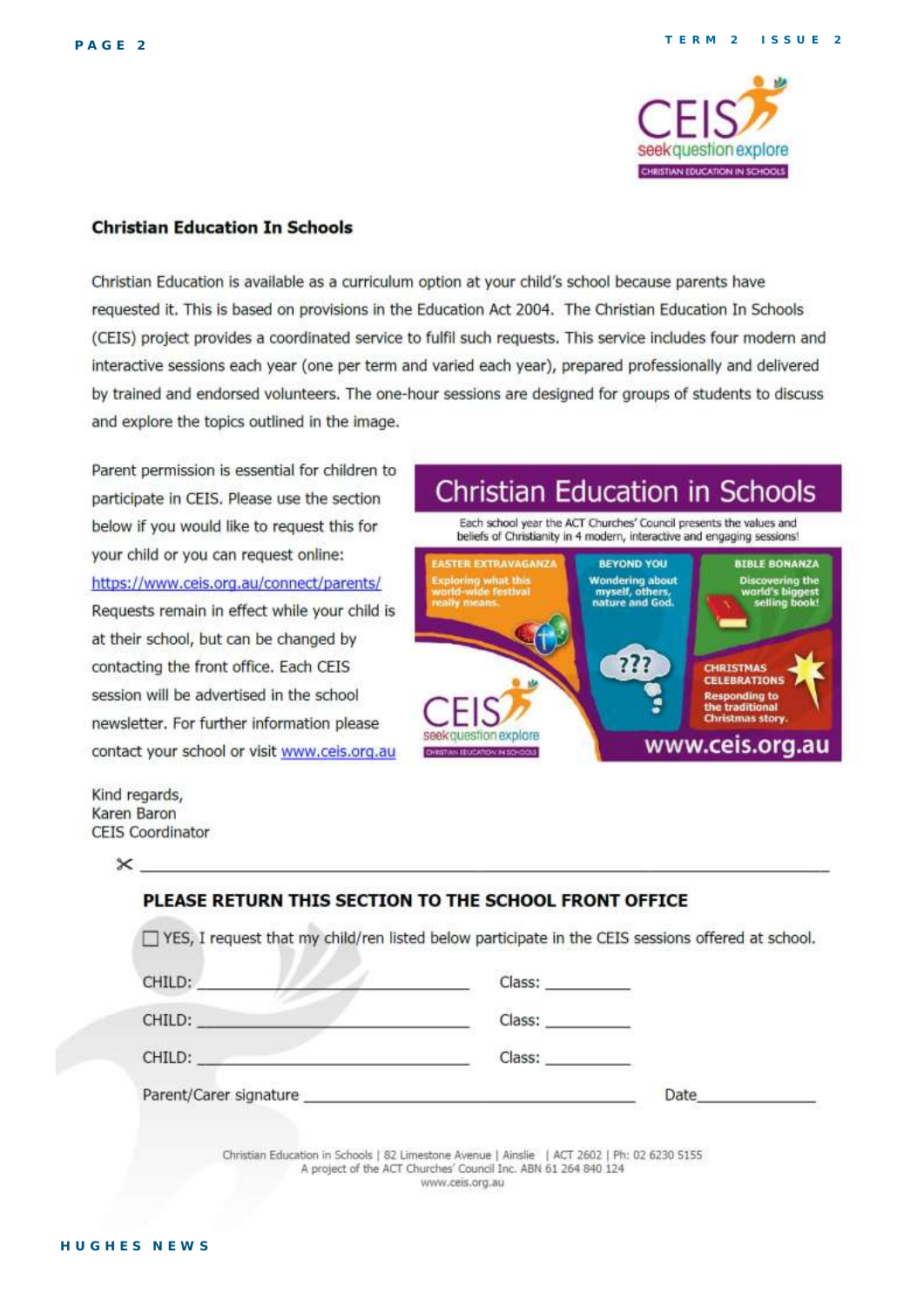#### **Student Injury Insurance and Ambulance Transport**

The Education and Training Directorate does not provide any insurance cover for injury, disease or illness to students resulting from school activities or school-organised excursions. Claims for compensation are met where there is a legal liability to do so. Liability is not automatic and depends on the circumstances in which any injury, disease or illness was sustained.

As there is no automatic insurance cover for personal injury if you child is injured at school or during a school organised activity/excursion you should therefore consider whether taking out personal insurance cover for your child is warranted.

This insurance might cover contingencies including medical/hospital expenses, ambulance transport outside the ACT, and cancellation of transport/accommodation or loss of/ damage to luggage.

The ACT Ambulance Service provides free ambulance transport for students who are injured or suddenly become ill at school or during an approved school organised activity **within the ACT.**

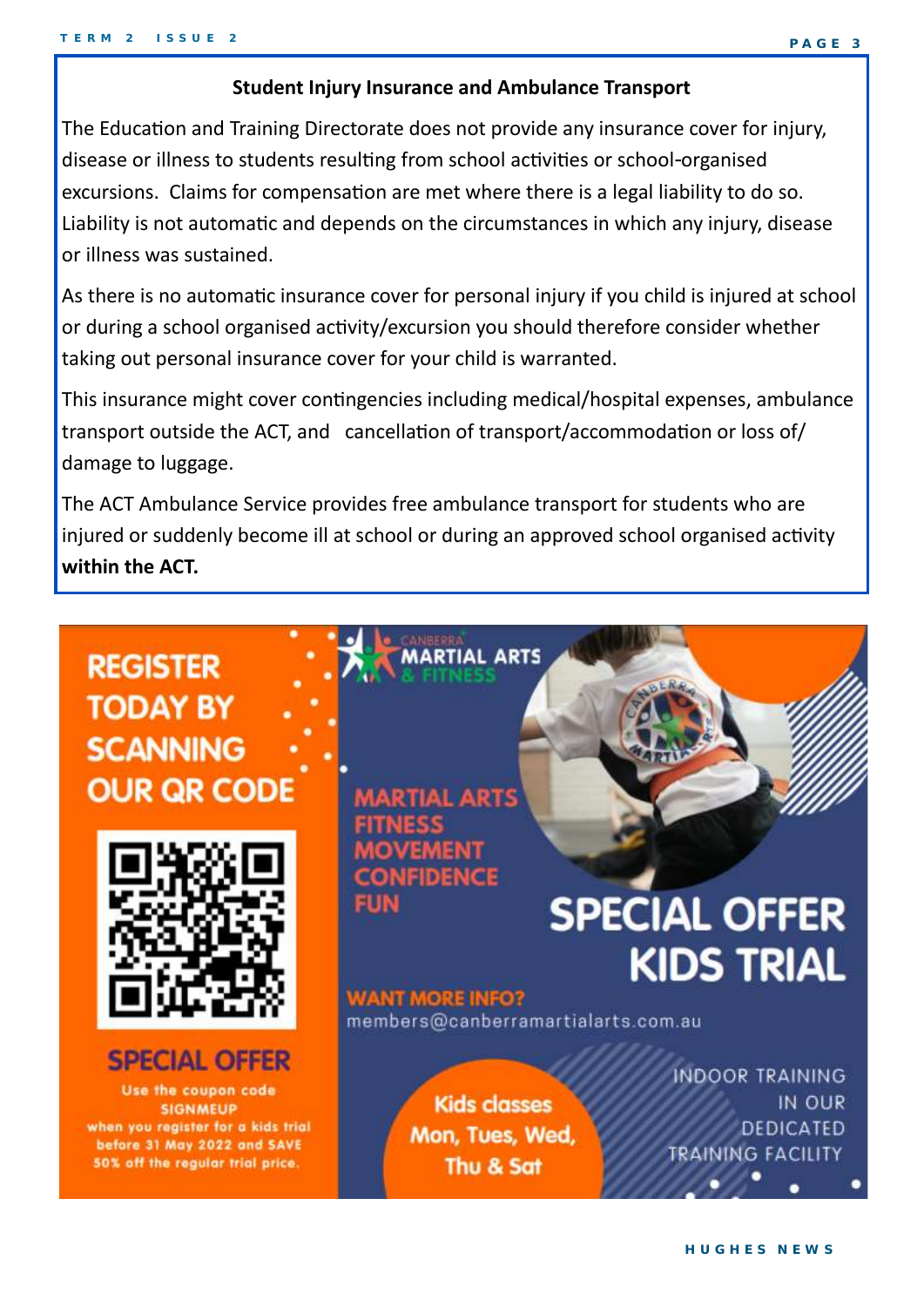#### **P A G E 4**

# **GUITAR TUITION AT SCHOOL**

Gianni Kerswell M 0421154562 E gsharpguitar@hotmail.com

> GSharp Guitar tutors have current WVP cards for the ACT and are police checked.

**H U G H E S N E W S**

 $0.0000$ 

**CENT**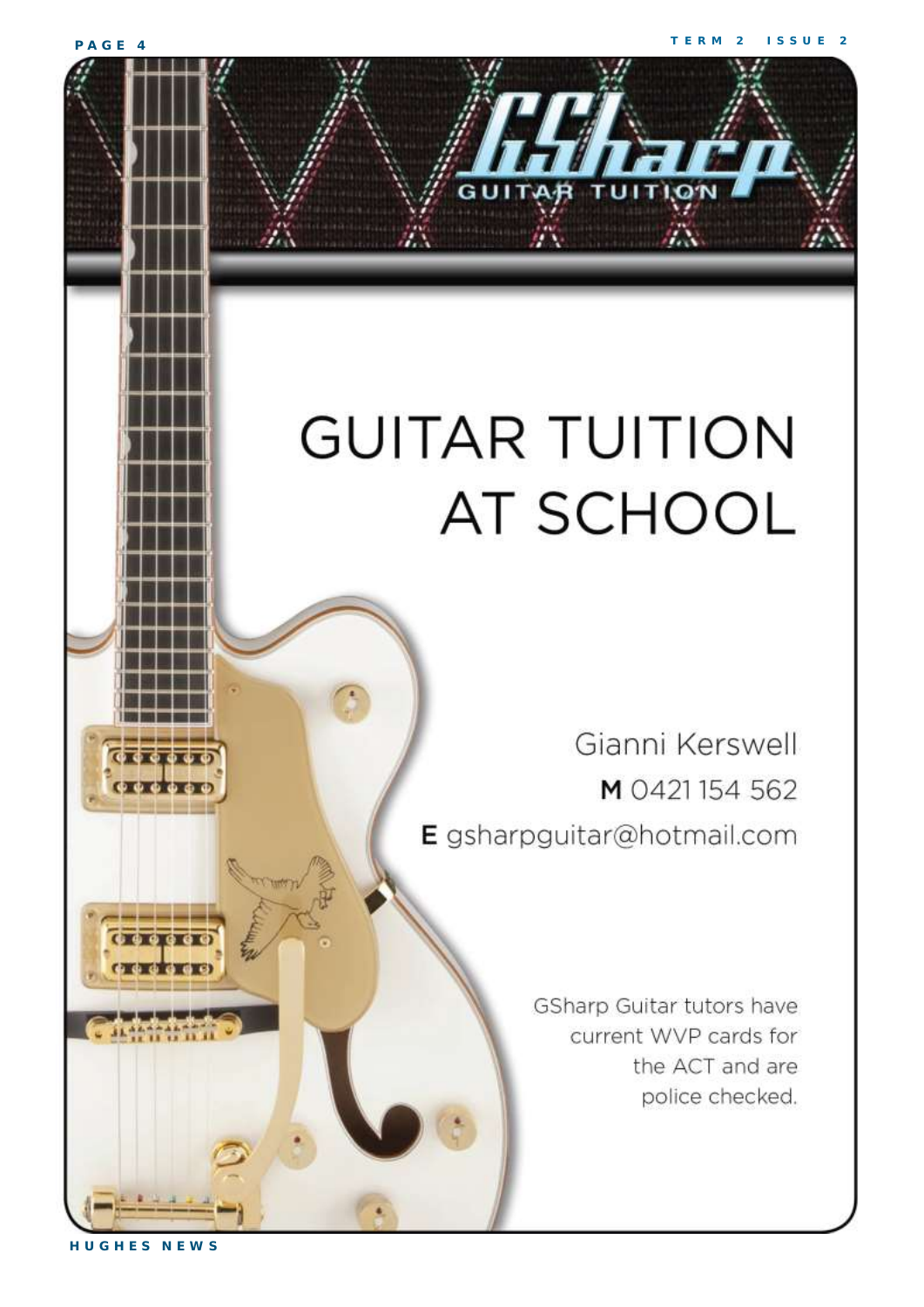**P A G E 5**



# DJ Camp • Code Camp • Drone Camp **Animation Camp • YouTube Creators**

# Book now at codecamp.com.au/flyer

# Give us a call on 1300 263 322



Rated  $4.9$  on **PRODUCT** REVIEW with over 862 \*\*\*\*\*\*\*\*\*\*

@2022 Universal City Studios LLC. All Rights Reserved.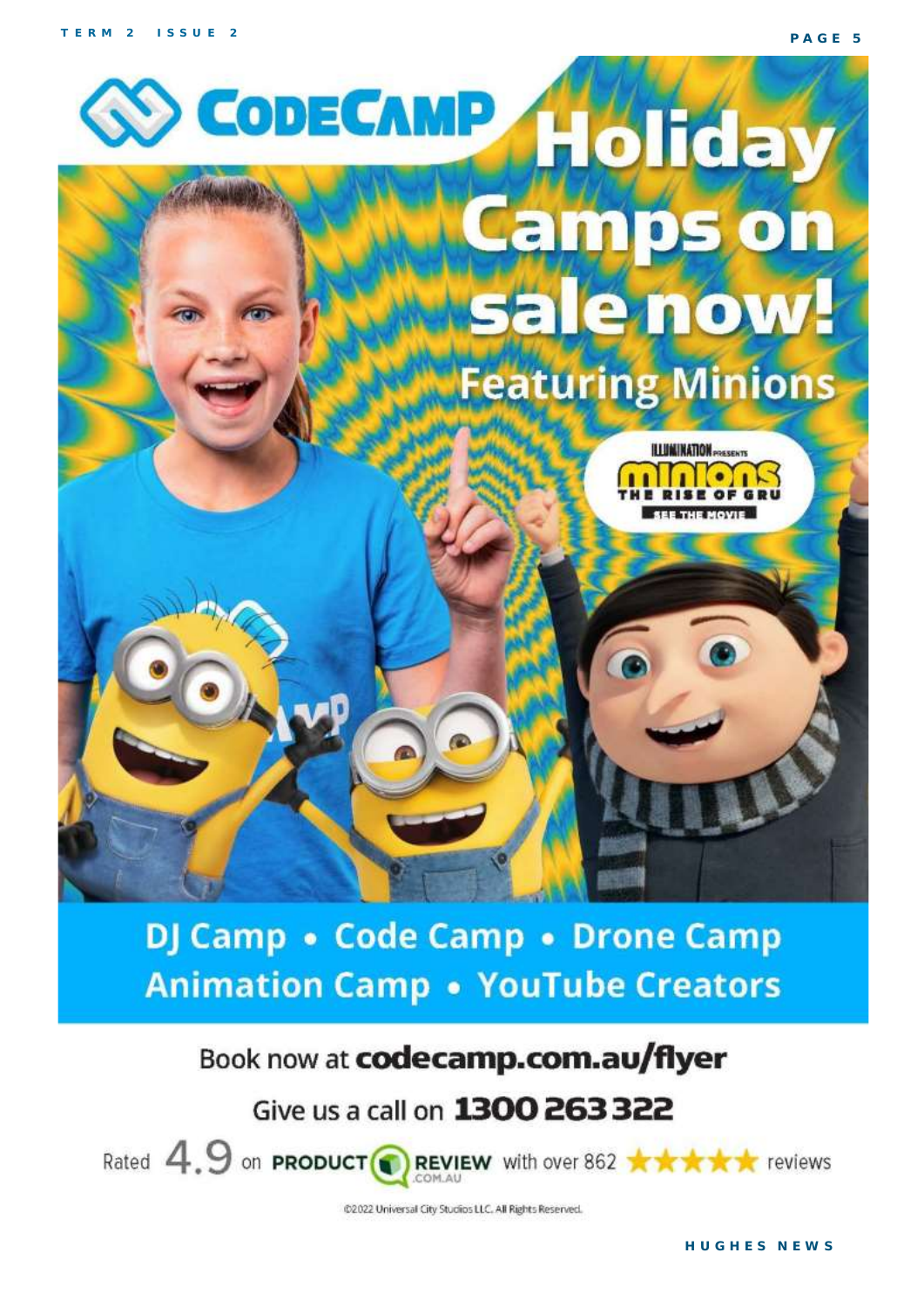

www.flexischools.com.au